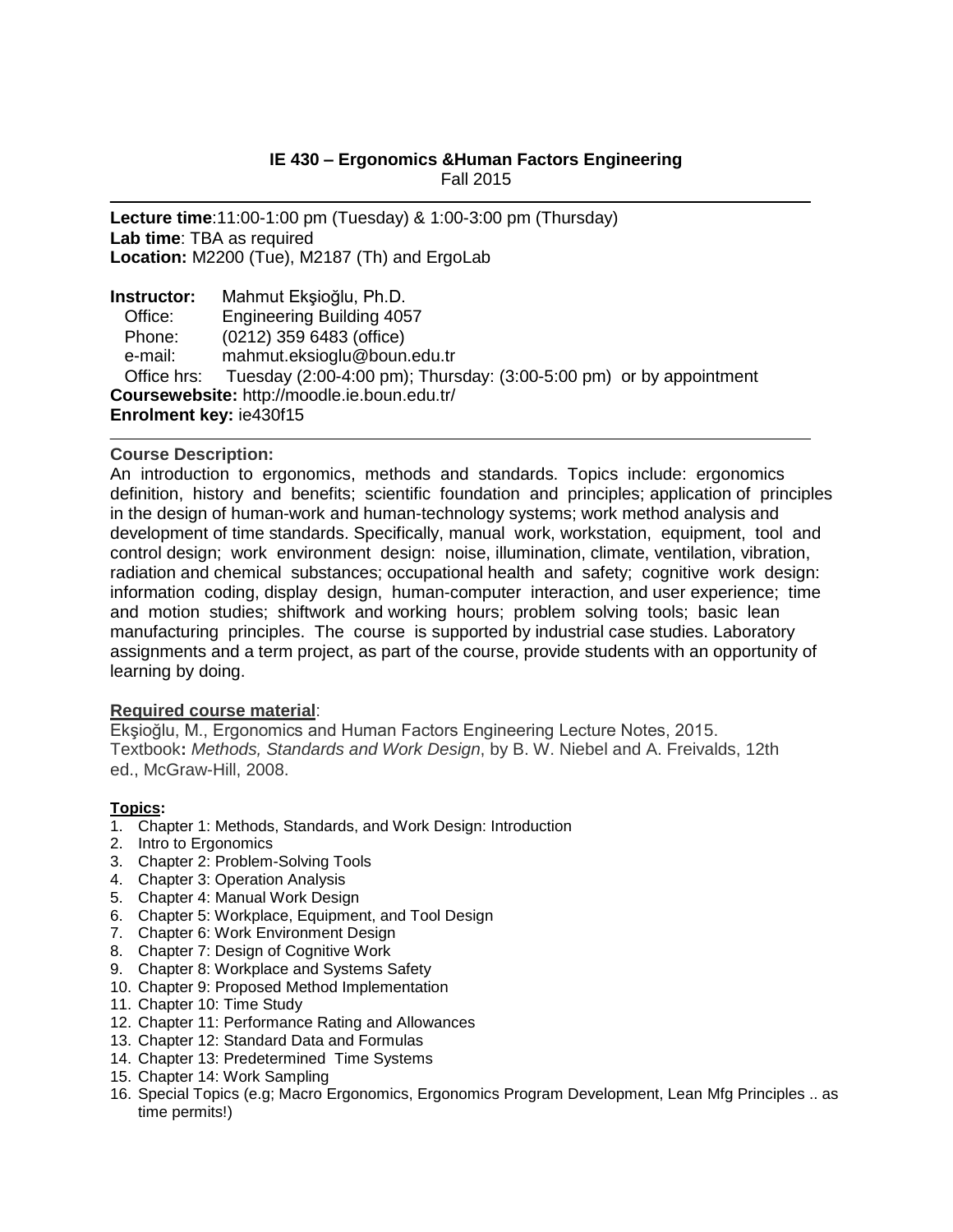### **Grading Policy:**

| Midterm                             | 30%        |
|-------------------------------------|------------|
| Final                               | 30%        |
| I abs                               | 10%        |
| <b>Term Project/Case</b><br>Studies | 10%        |
| Homework                            | 10%        |
| Attendance                          | 10%        |
|                                     | Total 100% |

### **85≤A<100; 80≤BA<85; 75≤B<80; 70≤CB<75; 60≤C<70; 55≤DC<60; 50≤D<55; F<50**

**Provided that (the average of the two exam grades) ≥ (lowest interval value –10)** (e.g.; to receive a grade of D, the average of the two exams must be at least 50–10 =40; otherwise, one lower grade, F, will be given).

### **NOTES:**

- **(1) Attendance:** You are allowed to miss 3 lectures only without any deduction in the attendance score of 10%. You lose 2 points for each over three absences). More than 8 absences, your course grade will be F regardless of your total score!
- **(2)** If you score < 30% for Midterm Exam, you fail the course and yo won´t be eligible to take the final exam. Withdraw the course!
- **(3) Absence of Lab Demo and Lab Work:** If you miss any one of the laboratory exercises or report, you will fail the course (receive an F) regardless of your total score.
- **(4) Term project/Case studies:** If you do not submit your project or case study work the maximum course grade you can receive is D regardless of your total score.

**Enrollment to Moodle:** It is very important and student responsibility to enroll course website with provided enrollment key. Most announcements and assignments will be made through the course website.

**Re-grading Policy:** If you believe that there has been an error in marking an exam or assignment, you must bring it to my attention immediately. No re-grade requests will be accepted more than one week after a paper has been returned to the student. **Students are allowed and strongly encouraged to see their exam papers! Students are also strongly encouraged to see the instructor for their questions related to the course!**

**Late Work:** Late assignments will not be accepted. If you are unable to attend the class at which the assignment is due, it is your responsibility to submit it earlier. Assignments are due beginning of the lecture. No assignments are accepted at the middle or at the end of the lecture.

**Exam Policy:**Unexcused absence from an exam will not be made up, and will result in a score of zero. The student must inform the instructor prior to the exam for an excuse to be considered. If you miss one of the exams without excused absence, you will fail the course (receive an F), regardless of your total score.